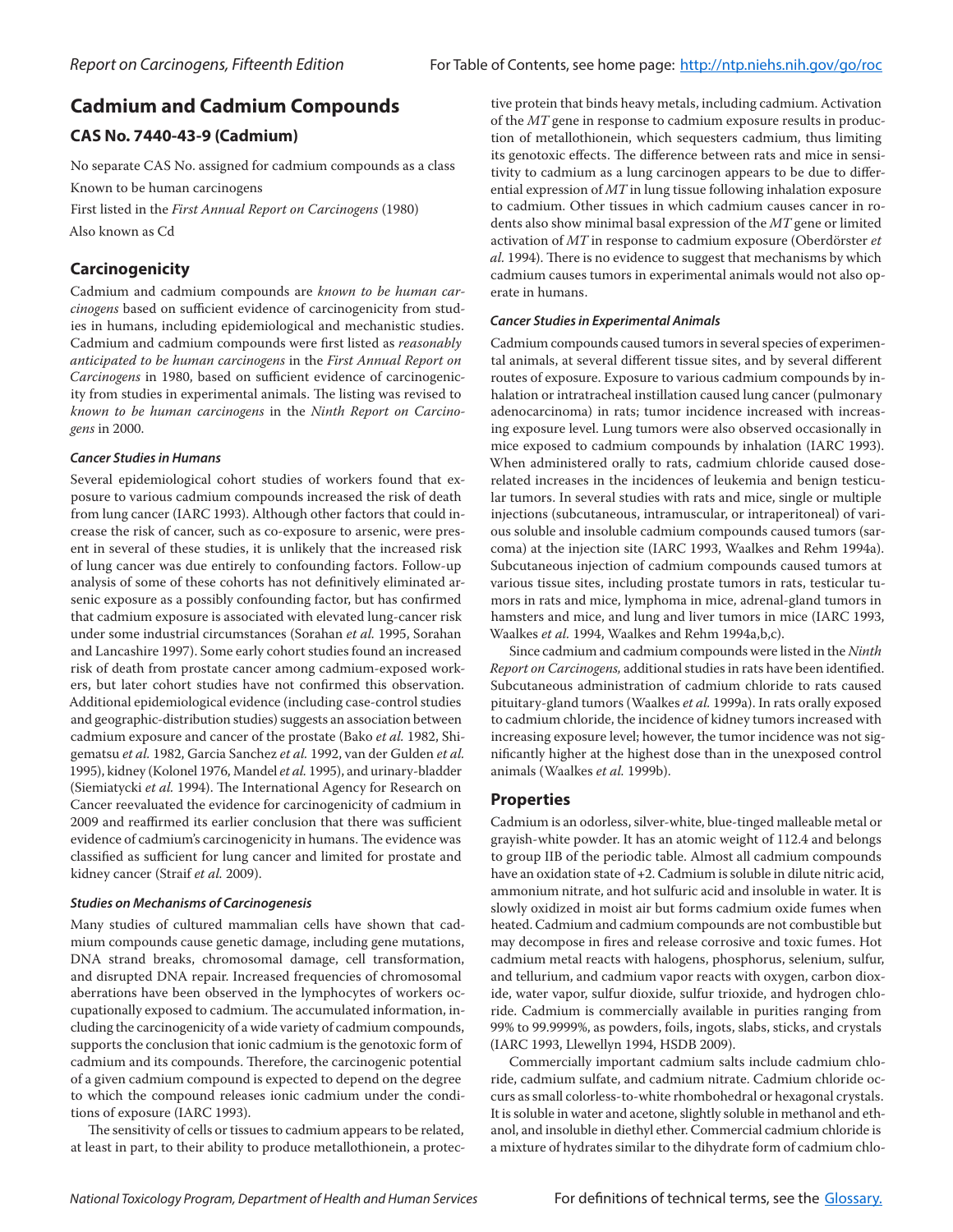ride. It is available in purities ranging from 95.0% to 99.999%. Cadmium sulfate occurs as colorless to white orthorhombic crystals. It is soluble in water but insoluble in ethanol, acetone, and ammonia, and is available in purities ranging from 98% to 99.999%. Cadmium nitrate occurs as a colorless solid. It is soluble in water, ethanol, acetone, diethyl ether, and ethyl acetate, and very soluble in dilute acids. Cadmium nitrate is available in technical and reagent grades with a purity of 99% or higher (IARC 1993, HSDB 2009).

Other commercially important cadmium compounds include cadmium oxide and cadmium sulfide. Cadmium oxide occurs as a colorless amorphous powder or dark-brown crystals. It is practically insoluble in water, soluble in dilute acids and ammonium salts, and insoluble in alkalis. Commercial-grade cadmium oxide is available in purities ranging from 99% to 99.9999%. Cadmium sulfide occurs as yellow-orange hexagonal or cubic dimorphic semitransparent crystals or as a yellow-brown powder, but may be prepared to range in color from white to deep orange-red. It is practically insoluble in water, insoluble in alkalis, slightly soluble in ammonium hydroxide, and soluble in concentrated or warm dilute mineral acids, with evolution of hydrogen sulfide. Cadmium sulfide is available in purities ranging from 98% to 99.999%; however, many cadmium sulfide products are complex mixtures that contain other metal compounds (IARC 1973, 1993, HSDB 2009).

## **Use**

Cadmium was discovered in 1817 but was not used commercially until the end of the 19th century. The earliest use of cadmium, primarily in the sulfide form, was in paint pigments. Minor amounts were used in dental amalgams in the early 1900s. During World War I, cadmium was used as a substitute for tin. Since World War II, almost all cadmium has been used in batteries, pigments, alloys, electroplating and coating, and stabilizers for plastics (IARC 1993, Llewellyn 1994). However, in the late 20th century, the percentage of cadmium consumed globally in the production of nickel-cadmium (NiCd) batteries increased, while the percentages used in other traditional end uses declined dramatically because of environmental and health concerns (Tolcin 2009b). Electroplating and coating accounted for more than half of cadmium consumption in 1960 but declined to 8% by 2000. Cadmium pigments accounted for 20% to 30% of cadmium consumption between 1970 and 1990 but declined to 12% in 2000. From 1970 to 2000, cadmium's use in stabilizers decreased from 23% to 4%, and its use in alloys from 8% to 1%. In contrast, cadmium's use in batteries grew from 8% in 1970 to 75% in 2000 (IARC 1993, Plachy 2000). In 2009, NiCd battery production was the leading end use of cadmium, followed by pigments, coatings and plating, stabilizers for plastics, nonferrous alloys, and other specialized uses (Tolcin 2009a).

Cadmium chloride is used in electroplating, photocopying, calico printing, dyeing, mirrors, analytical chemistry, vacuum tubes, and lubricants and as a chemical intermediate in production of cadmium-containing stabilizers and pigments (IARC 1993, HSDB 2009). However, its uses are declining. Cadmium chloride was used as a fungicide for golf courses and home lawn turf, but these uses were banned by the U.S. Environmental Protection Agency in the late 1980s (ATSDR 1999). Cadmium sulfate is used in electroplating, fluorescent screens, vacuum tubes, and analytical chemistry; as a chemical intermediate to produce pigments, stabilizers, and other cadmium compounds; as a fungicide or nematocide; and as an electrolyte in Weston cells (portable voltage standards). Cadmium nitrate is used in photographic emulsions, to color glass and porcelain, in nuclear reactors, and to produce cadmium hydroxide for use in alkaline batteries (IARC 1993, HSDB 2009).

Cadmium sulfide is used primarily in pigments for paints, glass, ceramics, plastics, textiles, paper, and fireworks. It is also used in solar cells, fluorescent screens, radiation detectors, smoke detectors, electron-beam-pumped lasers, thin-film transistors and diodes, phosphors, and photomultipliers. Cadmium oxide is used primarily in NiCd batteries, but also as a catalyst and in electroplating, electrical contacts, resistant enamels, heat-resistant plastics, and manufacture of plastics (such as Teflon) and nitrile rubbers. Cadmium oxide has been used as a nematocide and ascaricide in swine (IARC 1993, HSDB 2009).

#### **Production**

Cadmium is a rare element, not found in its pure state in nature. It occurs mainly as cadmium sulfide (CdS, or greenockite) in zinc deposits. Cadmium is chiefly recovered as a by-product of zinc concentrates, and its production depends on the demand for zinc (Llewellyn 1994). The United States began commercial production of cadmium in 1907 and was the world's leading producer from 1917 to the late 1960s. U.S. cadmium production peaked in 1969, at 12.7 million pounds (USGS 2009). Average annual production decreased from 6 million pounds in the 1970s to less than 3 million pounds in the 2000s (Tolcin 2009a, USGS 2009) and continued decreasing into the following decade, as reported in the table below. Total U.S. production of cadmium compounds was 1.5 million pounds in 1999, but had declined to less than 5% of this amount by 2002 (Plachy 2000, 2002); no more recent data on production of cadmium compounds were found. In 2010, 15 U.S. suppliers of cadmium metal, 13 suppliers of cadmium metal powder, and numerous suppliers of various cadmium compounds were identified (ChemSources 2010).

Average annual U.S. imports of cadmium increased from 1.5 million pounds in the 1960s to 5.6 million pounds in the 1980s, but then decreased to 2.5 million pounds in the 1990s and less than 500,000 lb in the 2000s (Tolcin 2009a, USGS 2009), with only a slight increase in the following decade (USITC 2018). Average annual U.S. exports of cadmium were generally between 500,000 lb and 1.5 million pounds from the 1960s through 2017 (Tolcin 2009a, USGS 2009). Import and export data were found for only one cadmium compound, cadmium sulfide (USITC 2018).

| Category                          | Year | <b>Quantity (lb)</b> |
|-----------------------------------|------|----------------------|
| Production + imports <sup>a</sup> | 2015 | 500,000 to 1 million |
| Cadmium metal                     |      |                      |
| U.S. imports $b$                  | 2017 | 651,188              |
| U.S. exports $b$                  | 2017 | 944,956              |
| Cadmium sulfide                   |      |                      |
| U.S. importsb,c                   | 2017 | 1,422                |
| U.S. exportsb,c                   | 2017 | No data reported     |

Sources: <sup>a</sup>EPA 2016. **bUSITC 2018**.

c Multiple categories include but are not limited to cadmium.

#### **Exposure**

The general population may be exposed to cadmium through consumption of food and drinking water, inhalation of cadmiumcontaining particles from ambient air or cigarette smoke, or ingestion of contaminated soil and dust. Tobacco smokers are exposed to an estimated 1.7 μg of cadmium per cigarette. Food is the major source of cadmium exposure for nonsmokers; average cadmium levels in the U.S. food supply range from 2 to 40 ppb. The daily adult intake of cadmium is estimated to be approximately 30 μg, with the largest contribution from grain cereal products, potatoes, and other vegetables. Exposures through drinking water or ambient air typically are very low (ATSDR 1999).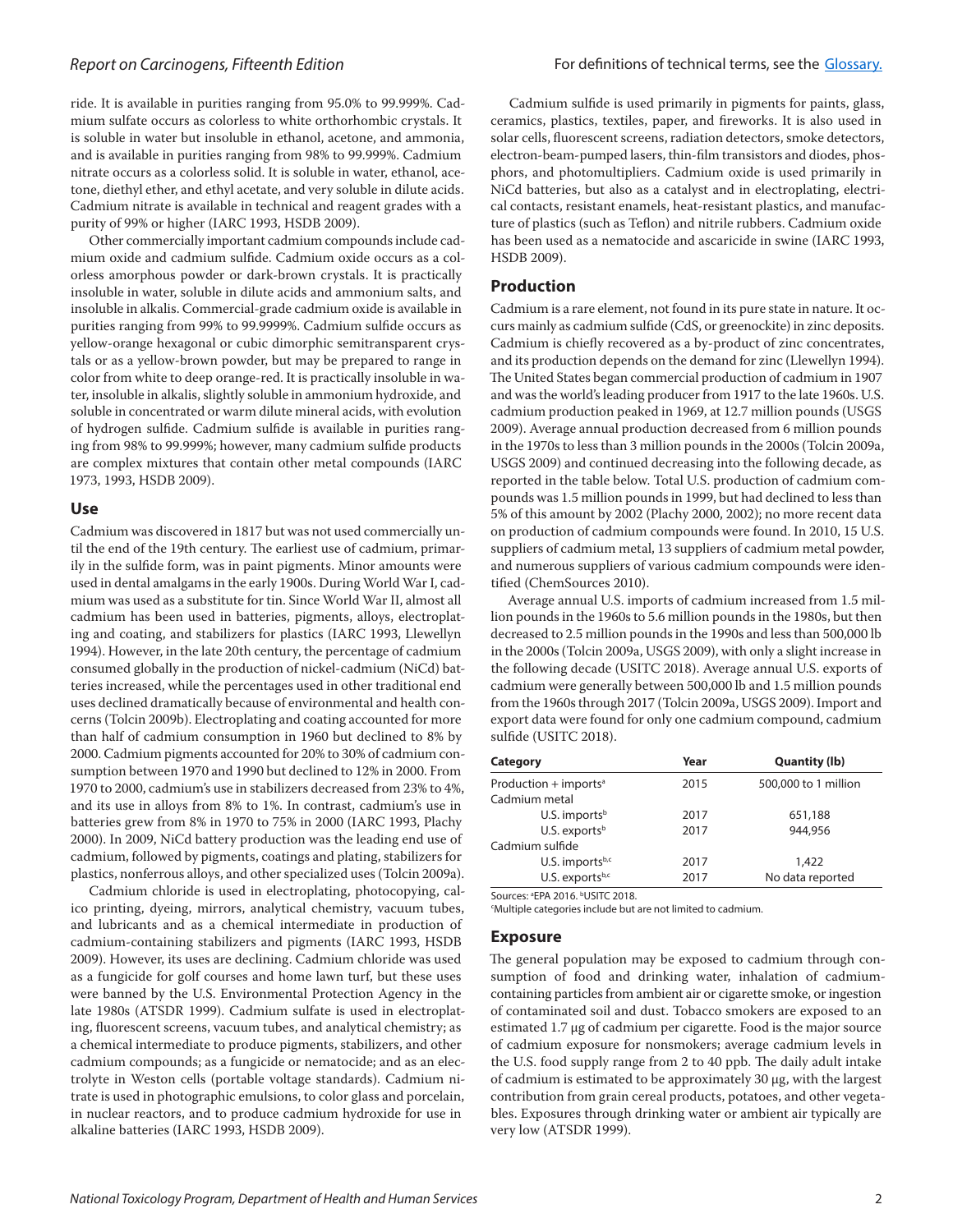In the 2013–2014 National Health and Nutrition Examination Survey (NHANES), the geometric mean concentration of cadmium in urine for the U.S. general population was 0.124 µg/L, based on a sample of 2,664 individuals of all ages, both genders, and all race and ethnicity groups (CDC 2018a). Based on samples of individuals of all ages and both genders, the geometric mean concentration of cadmium in urine was 0.239 µg/L among 957 cigarette smokers and 0.139 µg/L among 1,487 nonsmokers (CDC 2018b). In the 2015– 2016 NHANES, the geometric mean concentration of cadmium in whole blood for the U.S. general population was 0.238 µg/L, based on a sample of 4,988 individuals of all ages, both genders, and all race and ethnicity groups (CDC 2018a).

The U.S. Environmental Protection Agency's Toxics Release Inventory (TRI) collects cadmium data in two categories, "cadmium" and "cadmium compounds," and individual facilities may report releases in both categories. From 1988 to 1997, reported releases of cadmium to the environment ranged from about 106,000 to 635,000 lb and releases of cadmium compounds from about 825,000 to 4.1 million pounds. Since 1998 (when the number of industries covered by the TRI was increased), cadmium releases have ranged from a low of about 740,000 lb in 2000 to a high of about 2.8 million pounds in 1998. In 2007, 34 facilities reported releasing about 940,000 lb of cadmium, most of which was released to land on site. Reported releases of cadmium compounds since 1998 have ranged from a low of nearly 8.9 million pounds in 2000 to 3.15 million pounds in 2007, reported by 73 facilities, most of which was released to land on site (TRI 2009).

Workers in a wide variety of occupations potentially are exposed to cadmium and cadmium compounds (IARC 1993). Occupations with the highest potential levels of exposure include smelting zinc and lead ores, welding or remelting cadmium-coated steel, working with solders that contain cadmium, and producing, processing, and handling cadmium powders. The major routes of occupational exposure are inhalation of dust and fumes and incidental ingestion of dust from contaminated hands, cigarettes, or food (ATSDR 1999). The National Occupational Exposure Survey (conducted from 1981 to 1983) estimated that about 250,000 workers potentially were exposed to cadmium and selected inorganic cadmium compounds. These included workers potentially exposed to unknown cadmium compounds (88,968), cadmium sulfide (42,562), cadmium mercury sulfide (19,707), cadmium selenide (17,939), cadmium oxide (15,727), cadmium chloride (4,748), cadmium nitrate (1,878), and cadmium sulfate (1,313) (NIOSH 1990). The Occupational Safety and Health Administration estimated in 1990 that about 512,000 U.S. workers were exposed to cadmium; however, 70% to over 80% were exposed to cadmium at concentrations below the limits set by occupational standards or guidelines (ATSDR 1999).

### **Regulations**

#### *Department of Transportation (DOT)*

Cadmium is considered a hazardous material, and cadmium compounds are considered both hazardous materials and marine pollutants, and requirements have been set for marking, labeling, and transporting these materials.

#### *Environmental Protection Agency (EPA)*

#### *Clean Air Act*

- *National Emission Standards for Hazardous Air Pollutants:* Cadmium compounds are listed as a hazardous air pollutant.
- *New Source Performance Standards:* Regulations have been developed to limit cadmium emissions from new municipal waste combustion units.
- *Urban Air Toxics Strategy:* Cadmium compounds have been identified as one of 33 hazardous air pollutants that present the greatest threat to public health in urban areas.

#### *Clean Water Act*

Cadmium acetate, cadmium bromide, and cadmium chloride are designated as hazardous substances.

- Limits have been established for cadmium in biosolids (sewage sludge) when used or disposed of via land application or incineration.
- *Effluent Guidelines:* Cadmium and cadmium compounds are listed as toxic pollutants.
- *Comprehensive Environmental Response, Compensation, and Liability Act* Reportable quantity  $(RQ) = 10$  lb for cadmium, cadmium acetate, cadmium bromide, cadmium chloride.
- *Emergency Planning and Community Right-To-Know Act*
- *Toxics Release Inventory:* Cadmium and cadmium compounds are listed substances subject to reporting requirements.
- Reportable quantity (RQ) = 100 lb for cadmium oxide; = 1,000 lb for cadmium stearate.
- Threshold planning quantity (TPQ) = 100 lb for cadmium oxide solids in powder form particle size  $<$  100 µm or solution or molten form;  $=$  1,000 lb for cadmium stearate in powder form particle size  $<$  100 µm or solution or molten form;  $=$  10,000 lb for cadmium oxide and cadmium stearate in all other forms.
- *Federal Insecticide, Fungicide, and Rodenticide Act*
- All registrations for cadmium chloride have been cancelled.
- *Resource Conservation and Recovery Act*
- *Characteristic Hazardous Waste:* Toxicity characteristic leaching procedure (TCLP) threshold = 1.0 mg/L for cadmium.
- *Listed Hazardous Waste:* Waste codes for which the listing is based wholly or partly on the presence of cadmium = F006, K061, K069, K100.
- Cadmium and cadmium compounds are listed as hazardous constituents of waste.

#### *Safe Drinking Water Act*

Maximum contaminant level (MCL) =  $0.005$  mg/L (cadmium).

*Food and Drug Administration (FDA, an HHS agency)*

Maximum permissible level of cadmium in bottled water  $= 0.005$  mg/L.

Various specified color additives may contain cadmium at levels no greater than 15 ppm. Specified food additives may contain cadmium at maximum levels that range from 0.05 to 0.13 ppm. Action levels for cadmium in pottery (ceramics) range from 0.25 to 0.5 µg/mL leaching solution.

### *Occupational Safety and Health Administration (OSHA, Dept. of Labor)*

While this section accurately identifies OSHA's legally enforceable PELs for this substance in 2018, specific PELs may not reflect the more current studies and may not adequately protect workers. Ceiling concentration = 0.3 mg/m<sup>3</sup> for cadmium fume; = 0.6 mg/m<sup>3</sup> for cadmium dust.

Permissible exposure limit (PEL) =  $0.005$  mg/m<sup>3</sup> for cadmium dust and fume.

Comprehensive standards for occupational exposure to cadmium and cadmium compounds have been developed.

## **Guidelines**

#### *American Conference of Governmental Industrial Hygienists (ACGIH)*

Threshold limit value – time-weighted average (TLV-TWA) = 0.01 mg/m<sup>3</sup>; = 0.002 mg/m<sup>3</sup> for respirable fraction.

Biological exposure index (BEI) (sampling time not critical) =  $5 \mu$ g/g of creatine for cadmium in urine;  $=$  5  $\mu$ g/L for cadmium in blood.

*National Institute for Occupational Safety and Health (NIOSH, CDC, HHS)* Immediately dangerous to life and health (IDLH) limit = 9 mg/m<sup>3</sup> for cadmium dust and fume. Cadmium dust and fume are listed as potential occupational carcinogens.

#### **References**

ATSDR. 1999. *Toxicological Profile for Cadmium (Final Report)*. Atlanta, GA: Agency for Toxic Substances and Disease Registry. 434 pp.

Bako G, Smith ES, Hanson J, Dewar R. 1982. The geographical distribution of high cadmium concentrations in the environment and prostate cancer in Alberta. *Can J Public Health* 73(2): 92-94.

CDC. 2018a. Cadmium. In *Fourth National Report on Human Exposure to Environmental Chemicals, Updated Tables, March 2018,* vol. 1. Atlanta, GA: U.S. Department of Health and Human Services, Centers for Disease Control and Prevention. pp. 283-291.

CDC. 2018b. Cadmium. In *Fourth National Report on Human Exposure to Environmental Chemicals, Updated Tables, March 2018,* vol. 2. Atlanta, GA: U.S. Department of Health and Human Services, Centers for Disease Control and Prevention. pp. 570-571.

ChemSources. 2010. *Chem Sources - Chemical Search*. Chemical Sources International. http://www. chemsources.com/chemonline.html and search on cadmium. Last accessed: 2/16/10.

EPA. 2016. *Chemical Data Reporting Summary: Cadmium.* U.S. Environmental Protection Agency. https:// chemview.epa.gov/chemview and search on CAS number or substance name and select Manufacturing, Processing, Use, and Release Data Maintained by EPA and select Chemical Data Reporting Details.

Garcia Sanchez A, Antona JF, Urrutia M. 1992. Geochemical prospection of cadmium in a high incidence area of prostate cancer, Sierra de Gata, Salamanca, Spain. *Sci Total Environ* 116(3): 243-251.

HSDB. 2009. *Hazardous Substances Data Bank*. National Library of Medicine. http://toxnet.nlm.nih.gov/ cgi-bin/sis/htmlgen?HSDB and search on CAS number. Last accessed: 10/26/09.